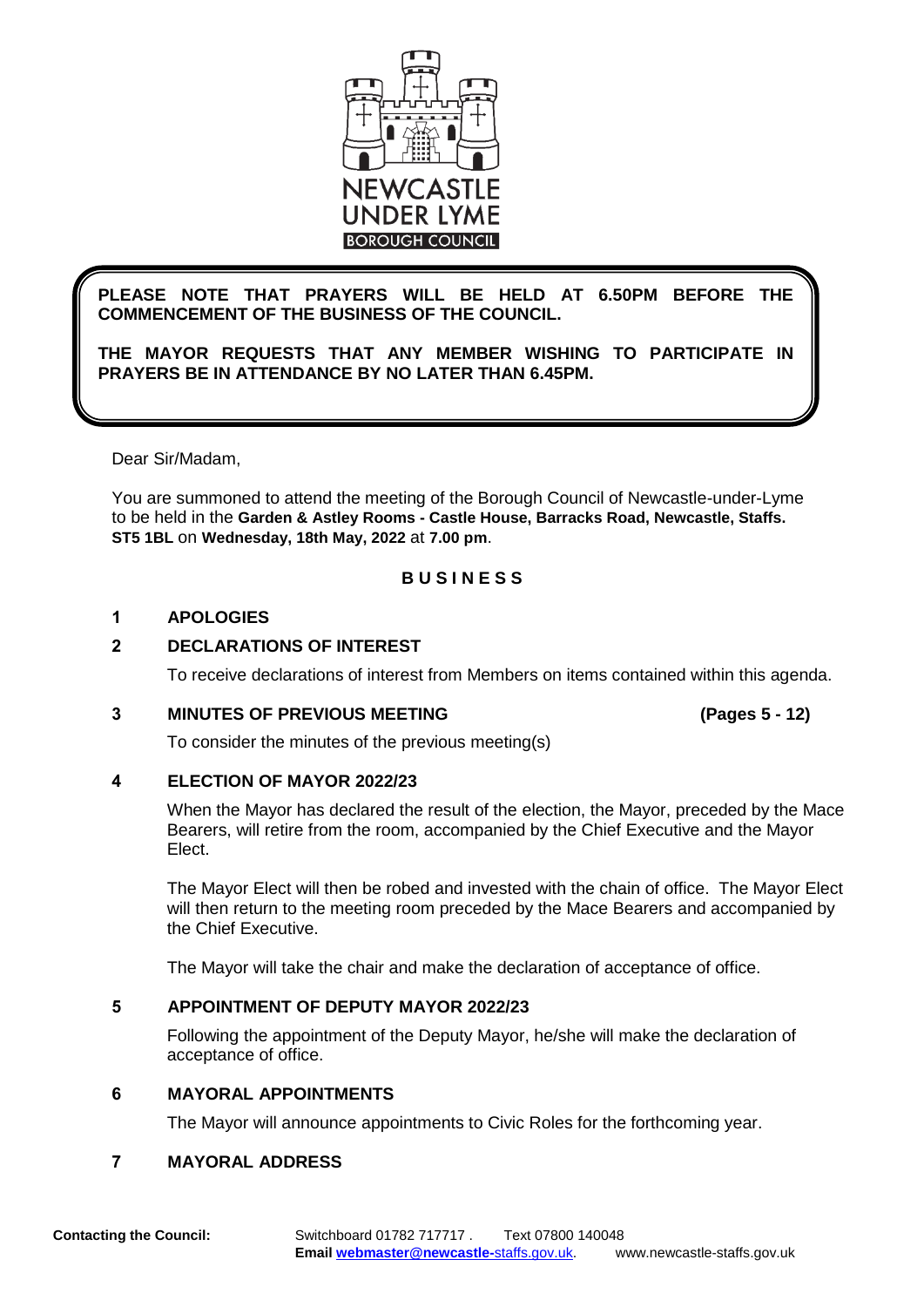To receive the Mayoral address.

#### **8 VOTE OF THANKS TO THE RETIRING MAYOR AND MAYORESS**

In appreciation of their services during the past year, the Group Leaders will lead a vote of thanks to the retiring Mayor and Mayoress.

#### **9 RESPONSE OF THE RETIRING MAYOR AND SUMMARY OF THE MAYORAL YEAR**

Retiring Mayor's response.

#### **10 ELECTION RESULTS (Pages 13 - 16)**

## **11 APPOINTMENT OF LEADER OF THE COUNCIL**

To appoint the Leader of the Council for 2022-2026.

#### **12 APPOINTMENT OF DEPUTY LEADER AND CABINET**

The Leader will report the appointment of the Cabinet and Deputy Leader for 2022/23.

#### **13 APPOINTMENTS TO COMMITTEES, CHAIRS AND VICE CHAIRS (To Follow) FOR 2022/23**

To appoint Members to committees.

#### **14 EXTERNAL ROLES AND APPOINTMENTS (To Follow)**

**15 CONFIRMATION OF THE CONSTITUTION (To Follow)**

#### **16 STANDING ORDER 18 - URGENT BUSINESS**

To consider any communications which pursuant to Appendix 7 – paragraph 7 of the constitution are, in the opinion of the Mayor, of an urgent nature and to pass thereon such resolutions as may be deemed necessary.

#### **17 DISCLOSURE OF EXEMPT INFORMATION**

To resolve that the public be excluded from the meeting during consideration of the following report(s) as it is likely that there will be disclosure of exempt information as defined in paragraphs contained within Part 1 of Schedule 12A (as amended) of the Local Government Act 1972.

Yours faithfully

Matin 7. Hanster

Chief Executive